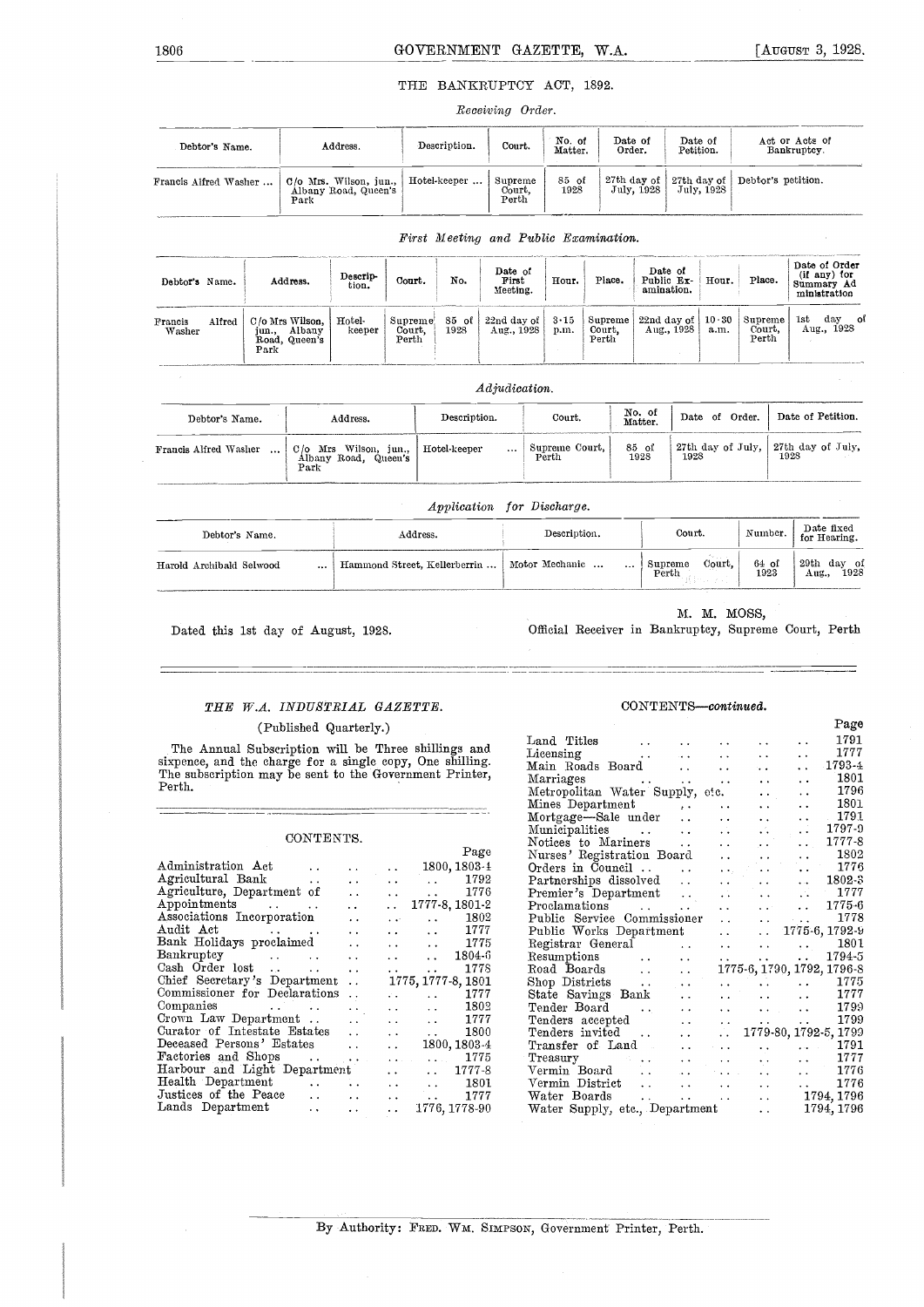

# Government Gazette

## PERTH, FRIDAY, 3 AUGUST 1928 No. 37

© STATE OF WESTERN AUSTRALIA

### **CONTENTS**

Administration Act Agricultural Bank Agricuture, Department of Appointments Associations Incorporation Audit Act Bank Holidays proclaimed Bankruptcy Cash Order lost Chief Secretary's Department Commissioner for Declarations Companies Crown Law Department Curator of Intestate Estates Deceased Persons' Estates Factories and Shops Harbour and Light Department Health Department Justices of the Peace Lands Department Land Titles Licensing Main Roads Board Marriages Metropolitan Water Supply, etc. Mines Department Mortgage—Sale under Municipalities Notices to Mariners Nurses' Registration Board Orders in Council Partnerships dissolved Premier's Department Proclamations Public Service Commissioner Public Works Department Registrar General Resumptions Road Boards Shop Districts State Savings Bank